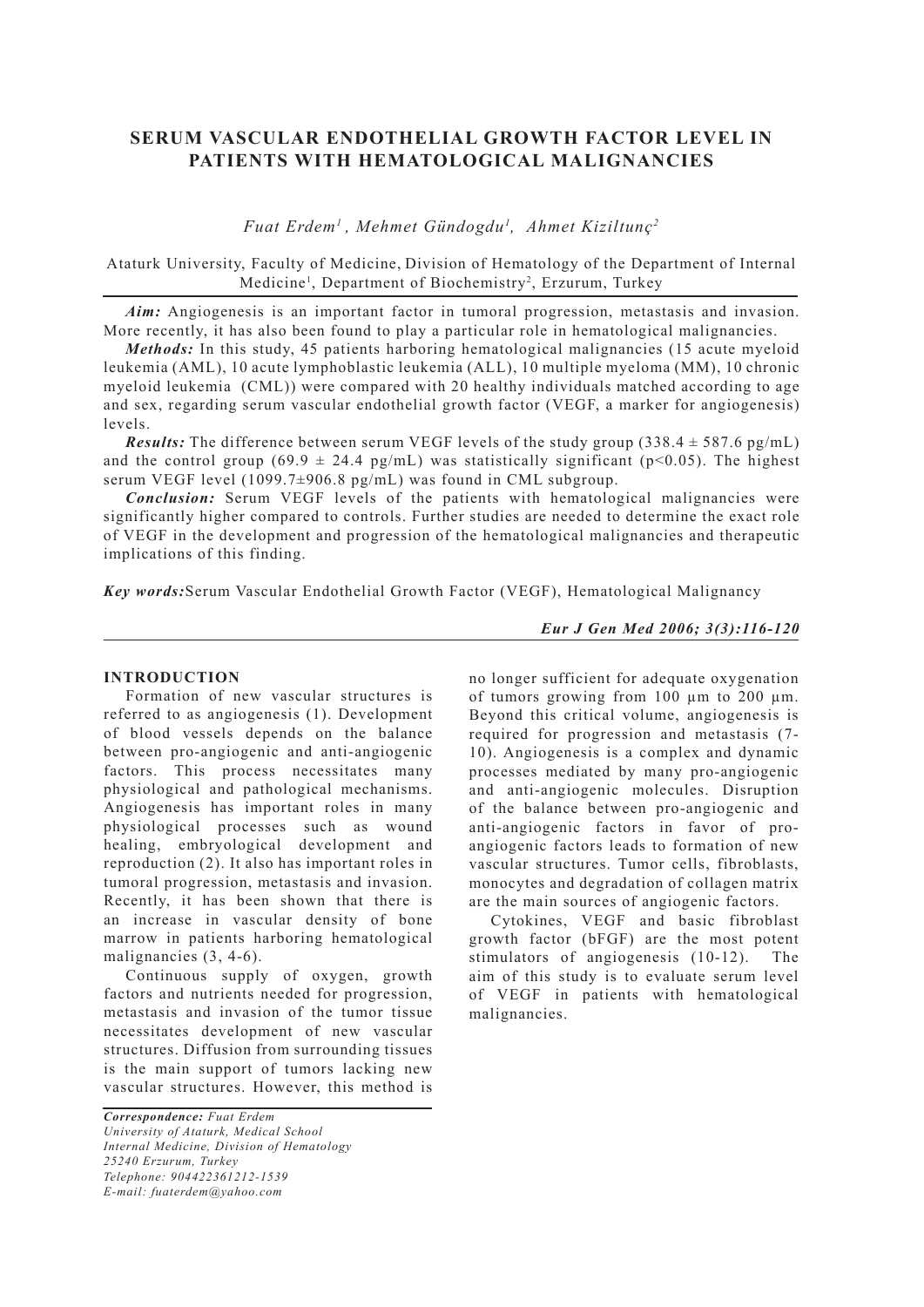

**Figure 1. Comparison of VEGF levels between study and control groups**

#### **MATERIAL AND METHODS**

Between 2003 and 2004, 45 patients were followed up due to their documented hematological malignancies at the Hematology Division of the Department of Internal Medicine of Atatürk University Medical School. There were 25 (56%) male and 20 (44%) female patients. The mean age of the patients was  $46\pm20$  years. Of 45 patients who were followed up, 15 had AML, 10 ALL, 10 MM, and 10 CML. Mean age of the AML patients was 32.6±18.8 years and there were 10 male and 5 female patients in this group. There were 6 male and 4 female patients in ALL group and their mean age was 48.9 $\pm$ 18.8 years. The mean age was 56.9 $\pm$ 14.7 years in MM group (5 male, 5 female) and  $56.3 \pm 16.7$  in CML group (4 male, 6 female). Accordingly, twenty healthy volunteers were included in the study as the controls (12 male, 8 female; mean age 34.0±11.9 years). Serum samples taken from patients were stored at - 800 C and serum VEGF levels were determined by Enzyme Linked Immune Assay (ELISA) method.

VEGF study procedure: VEGF standard solution was diluted with 1 mL calibrator diluent. Serum samples taken from patients were also treated with the same diluent (1 mL). 1000, 500, 250, 125, 62.5, 31.2 and 15.6 pg/mL solutions were prepared from the standard solution. After adding 100 µL assay diluent to sample wells, 100µL of samples were added to the solution. On the other hand, only 100 µL of standard solution were added to standard wells. The plate was incubated at room temperature for two hours. All of the wells were washed with wash buffer three times. Plates were dried with blotting paper. After adding 200 µL of VEGF conjugate to each well, solutions were re-incubated at room temperature for another two hours. All of the wells were washed again with wash buffer three times. 200 µL of substrate solution were added to each well and incubated at room temperature for 25 minutes. After adding 50 µL of stop solution and mixing, absorbance at 450–540 nm reference wavelength was measured. Results were recorded according to standard curve as pg/ml. Statistical analysis was performed using commercially available SPSS 11.0 software. Data were expressed as mean±standard deviation. Comparison between groups was performed using the Mann-Whitney U-test. p<0.05 was considered statistically significant.

## **RESULTS**

Mean serum VEGF level for the 45 patients with hematological malignancies was 338.4±587.6 pg/mL and 69.9±24.4 pg/mL for the control group. Serum VEGF levels of the patients with hematological malignancies were significantly higher than those of the control group  $(p<0.05)$  (Figure 1).

Further subgroup analysis of hematological malignancy group (AML, ALL, MM, CML) revealed higher serum VEGF levels for each subgroup than the control group. However, only the CML subgroup and the MM subgroup demonstrated statistically significant difference compared to the control group (p<0.05). Nevertheless, serum VEGF levels

**Table 1. Comparison of serum VEGF levels of hematological malignancy subgroups and control group.**

|            | n  | Serum VEGF         | Control serum VEGF | D           |
|------------|----|--------------------|--------------------|-------------|
|            |    | (pg/mL)            | (pg/mL)            |             |
| AML        |    | $110.1 \pm 120.9$  | $69.9 \pm 24.4$    | >0.05       |
| ALL        | 10 | $87.6 \pm 76.9$    | $69.9 \pm 24.4$    | >0.05       |
| <b>CML</b> | 10 | $1099.7 \pm 906.8$ | $69.9 \pm 24.4$    | < 0.05      |
| MМ         | 10 | $170.2 \pm 69.6$   | $69.9 \pm 24.4$    | $\leq 0.05$ |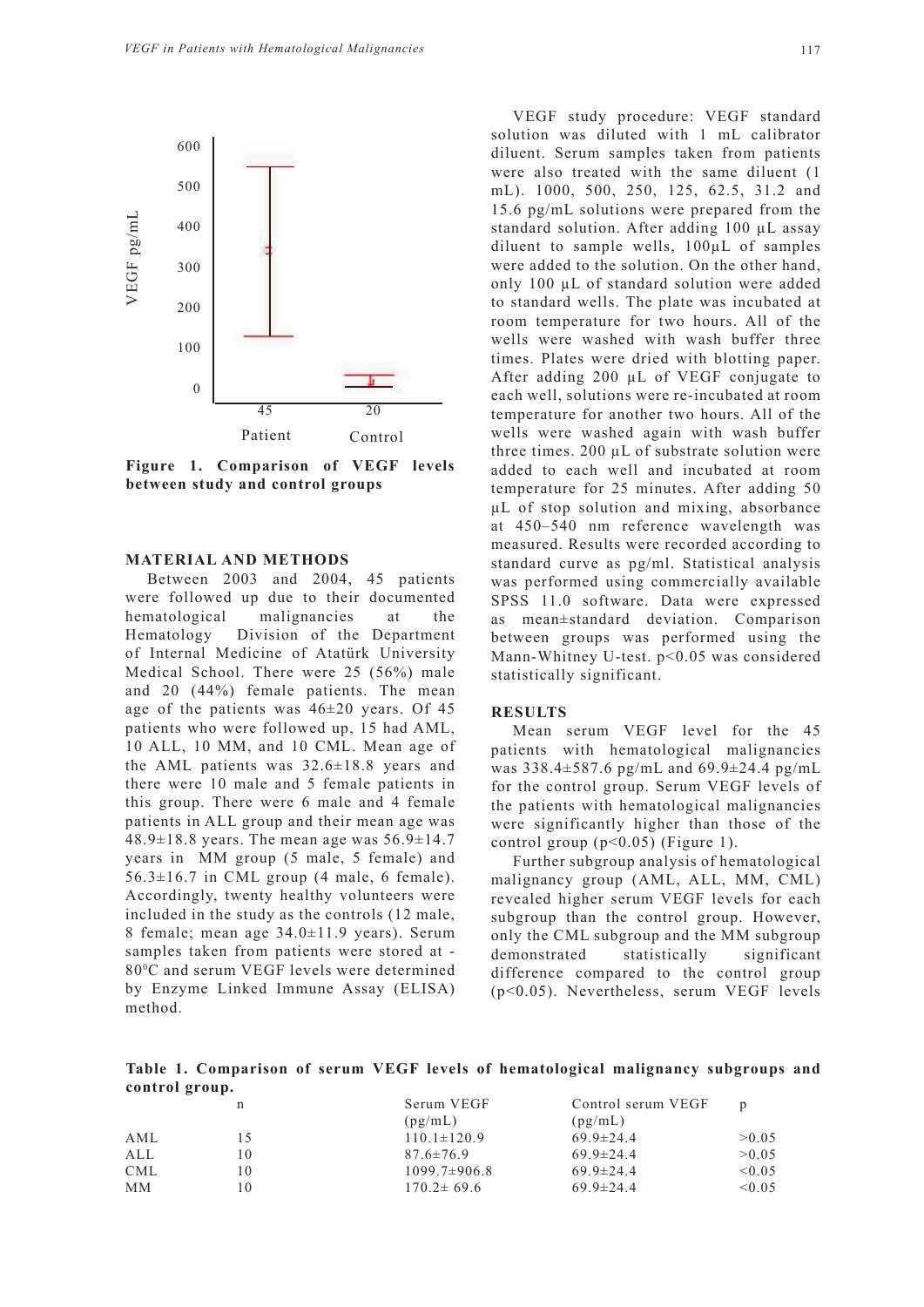

**Figure 2. Comparison of serum VEGF levels of hematological malignancy subgroups and control group**

of CML subgroup (1099.7±906.8 pg/mL) were also significantly different from the other subgroups (Table 1, Figure 2).

Regarding serum VEGF levels, the difference between AML subgroup and ALL subgroup was not statistically significant (p>0.05). Serum VEGF level of CML subgroup  $(1099.7\pm906.8 \text{ pg/mL})$  was significantly different from that of the AML subgroup  $(110.1 \pm 120.9 \text{ pg/mL})$   $(p<0.05)$  (Figure 3). Difference between the AML subgroup and the MM subgroup regarding serum VEGF levels was statistically significantly in favor of the MM subgroup  $(p<0.05)$ .

#### **DISCUSSION**

Recently, the fact that angiogenesis may have an important role in hematological malignancies has attracted considerable attention and this has lead to conducting of new studies regarding the role of neovascularization in adult and pediatric acute leukemia, chronic leukemia, myelodysplastic syndromes, lymphomas and multiple myeloma (6,13-19). Although increased angiogenesis in solid hematological tumors such as lymphomas looks reasonable in the light of the pathogenesis underlying solid tumorinduced angiogenesis, it is difficult to answer the question why tumors like acute leukemia that are liquid in nature induce angiogenesis.

Since bone marrow-infiltrating acute leukemia cells do not form a "mass" like solid tumors, the explanation of increased oxygen and nutrient consumption inducing angiogenesis is not sufficient for these tumors. However, many studies have demonstrated increased angiogenesis and angiogenic factors in acute leukemia (6,13-19). Recent studies have also demonstrated that angiogenic cytokines, particularly VEGF, have crucial roles in hematopoieses via signal conduction systems (20). Wierzbowska et al. (21) have found in their study in which 39 AML and 15 ALL patients were included, that there was no significant difference between the control and study groups regarding serum VEGF levels. However, they have demonstrated that serum VEGFR1 and VEGFR2 levels were significantly increased in both ALL and AML groups. Our findings demonstrating higher, but not statistically significant, serum VEGF levels of newly diagnosed 15 AML patients than the control group are concordant with Wierbowska et al's study. Wierbowska et al. had also found increased serum VEGF levels compared to the control group in their study with 39 AML patients. It can be speculated that sVEGFR2 and particularly sVEGFR1 levels may be much more important than VEGF for AML patients.

Aguayo et al. (22) have examined VEGF and bFGF levels with the ELISA technique and have found higher VEGF and bFGF levels in the study group than in the control group. They have also demonstrated the correlation between shorter survival and increased VEGF levels. According to these findings they concluded that plasma VEGF levels have prognostic value for AML patients.

As also demonstrated in our study, another study including 23 CLL, 20 ALL, 24 CML, 30 AML and 32 MDS patients have demonstrated that CML patients have the highest serum VEGF levels and except ALL patients, all other groups had higher VEGF levels than the control group (13).

Previous studies have shown that VEGF has a direct stimulatory effect on migration and proliferation of myeloma cells via paracrine and autocrine stimulation. VEGF has effects on many bone marrow cells including B cells and myeloid cells (20). Multiple myeloma is perhaps the most intensively studied disease for angiogenesis. Urba ska-Rys et al. (23) have studied serum VEGF, bFGF, HGF and TGF1 levels in a cohort of 162 MM patients, 5 Waldenstroma patients and 31 healthy controls. They have found a correlation between these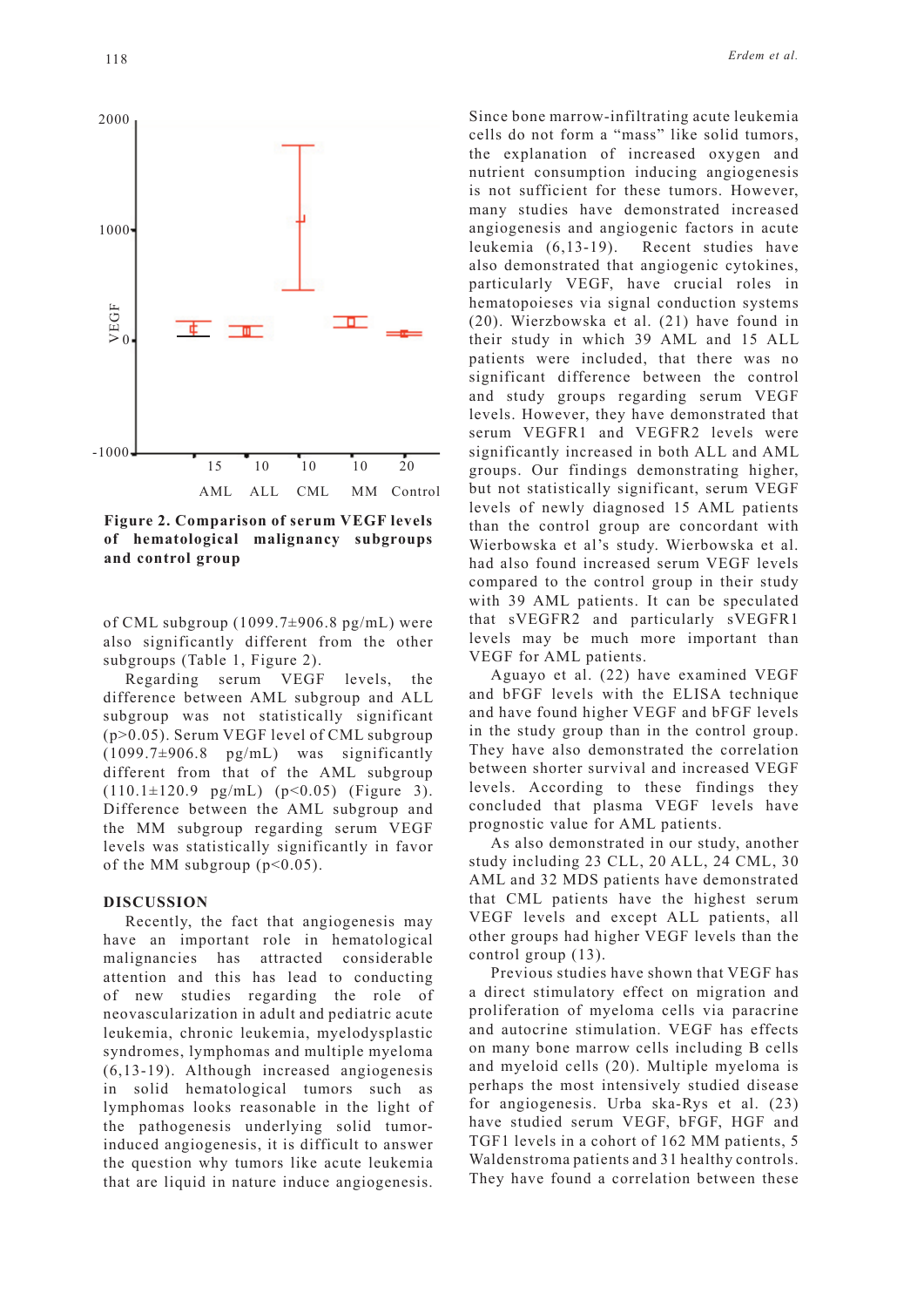afore-mentioned angiogenic cytokines and the stage and grade of the disease. They have documented a correlation between VEGF and beta-2-microglobulin and LDH; that bFGF has reached the highest serum levels in stage III MM and that these cytokines are found in higher levels than VEGF and bFGF in serum. Another study has also demonstrated that serum VEGF levels are higher in multiple myeloma compared to controls and there was a linear correlation between serum VEGF levels and the stage of the disease (24). Our study has also demonstrated statistically significant increase in serum VEGF levels for patients with hematological compared to controls.

Previous studies have demonstrated the important roles of angiogenic cytokines in hematological malignancies similar to solid tumors. These studies will possibly improve the treatment protocols for hematological malignancies.

In conclusion serum VEGF levels of the patients harboring hematological malignancies were found to be significantly higher than in the control group in our study. Particularly, the CML group was found to have the highest serum VEGF levels compared to the other patient groups and the controls.

## **REFERENCES**

- 1. Folkman J, Shing Y. Angiogenesis. J Biol Chem 1992;267:10931–34
- 2. Folkman J. Clinical applications of research on angiogenesis. N Eng J Med 1995;333:1757-63
- 3. Perez-Atayde AR, Sallan SE, Tedrow U, et al. Spectrum of tumor angiogenesis in the bone marrow of children with acute lymphoblastic leukemia. Am J Pathol 1997;150:815-21
- 4. Ribatti D, Vacca RD, Nico B, et al. Angiogenesis spectrum in the stroma of B-cell non-Hodgkin's lymphomas. An immunohistochemical and ultrastructural study. Eur J Haematol 1996;56:45-53
- 5. Padro T, Ruiz S, Bieker R, et al. Increased angiogenesis in the bone marrow of patients with acute myeloid leukemia. Blood 2000;95:2637-44
- 6. Vacca A, Ribatti D, Presta M, et al. Bone marrow neovascularization, plasma cell angiogenic potential, and matrix metalloproteinase-2 secretion parallel progression of human multiple myeloma. Blood 1999;93:3064-73
- 7. Folkman J. What is the evidence that tumors are angiogenesis dependent? J Natl Cancer Inst 1990; 82:4-6
- 8. Fidler IJ, Ellis LM. The implications of angiogenesis for the biology and therapy of cancer metastasis. Cell 1994;79:185- 8
- 9. Parikh AA, Ellis LM. The vascular endothelial growth factor family and its receptors. Hematol Oncol Clin North Am 2004;18:951-71
- 10. Ferrara N. VEGF: An update on biological and therapeutic aspects. Curr Opin Biotechnol 2000;11:517-24
- 11. Klagsbrun M, D'Amore P. Vascular endothelial growth factor and its receptors. Cytokine Growth Factor Rev 1996;7: 259-70
- 12. Fayette J, Soria JC, Armand JP. Use of angiogenesis inhibitors in tumour treatment. Eur J Cancer 2005; 41:1109- 16
- 13. Aguayo A, Kantarjian H, Manshouri T et al. Angiogenesis in acute and chronic leukemias and myelodsyplastic syndromes. Blood 2000;96:2240-5
- 14. Belgore FM, Lip GYH, Bareford D, et al. Plasma levels of vascular endothelial growth factor (VEGF) and its receptor, Flt-1, in haematological cancers: a comparison with breast cancer. Am J Haematol 2001;66:59-61
- 15. Salven P, Teerenhovi L, Joensuu H. A high pretreatment serum vascular endothelial growth factor concentration is associated with poor outcome in nonhodgkin's lymphoma. Blood 1997;90: 3167-72
- 16. Fiedler W, Graeven U, Ergün S, et al. Vascular endothelial growth factor, a possible paracrine growth factor in human acute myeloid leukemia. Blood 1997; 89:1870-5
- 17. Di Raimondo F, Palumbo GA, Molica S, Giustolisi R. Angiogenesis in chronic myeloproliferative diseases. Acta Haematol 2001;106:177-83
- 18. Palmblad J. Angiogenesis in haematologic malignancies with focus on multiple myeloma. Haema 2001;4:89-98
- 19. Dickson DJ, Shami PJ. Angiogenesis in acute and chronic leukemias. Leukemia and Lymphoma 2001;42:847-53
- 20. Podar K, Anderson KC.The pathophysiologic role of VEGF in hematologic malignancies: therapeutic implications. Blood 2005;105:1383-95
- 21. Wierzbowska A, Robak T, Wrzesien-Kus A, et al. Circulating VEGF and its soluble receptors sVEGFR-1 and sVEGFR-2 in patients with acute leukemia. Eur